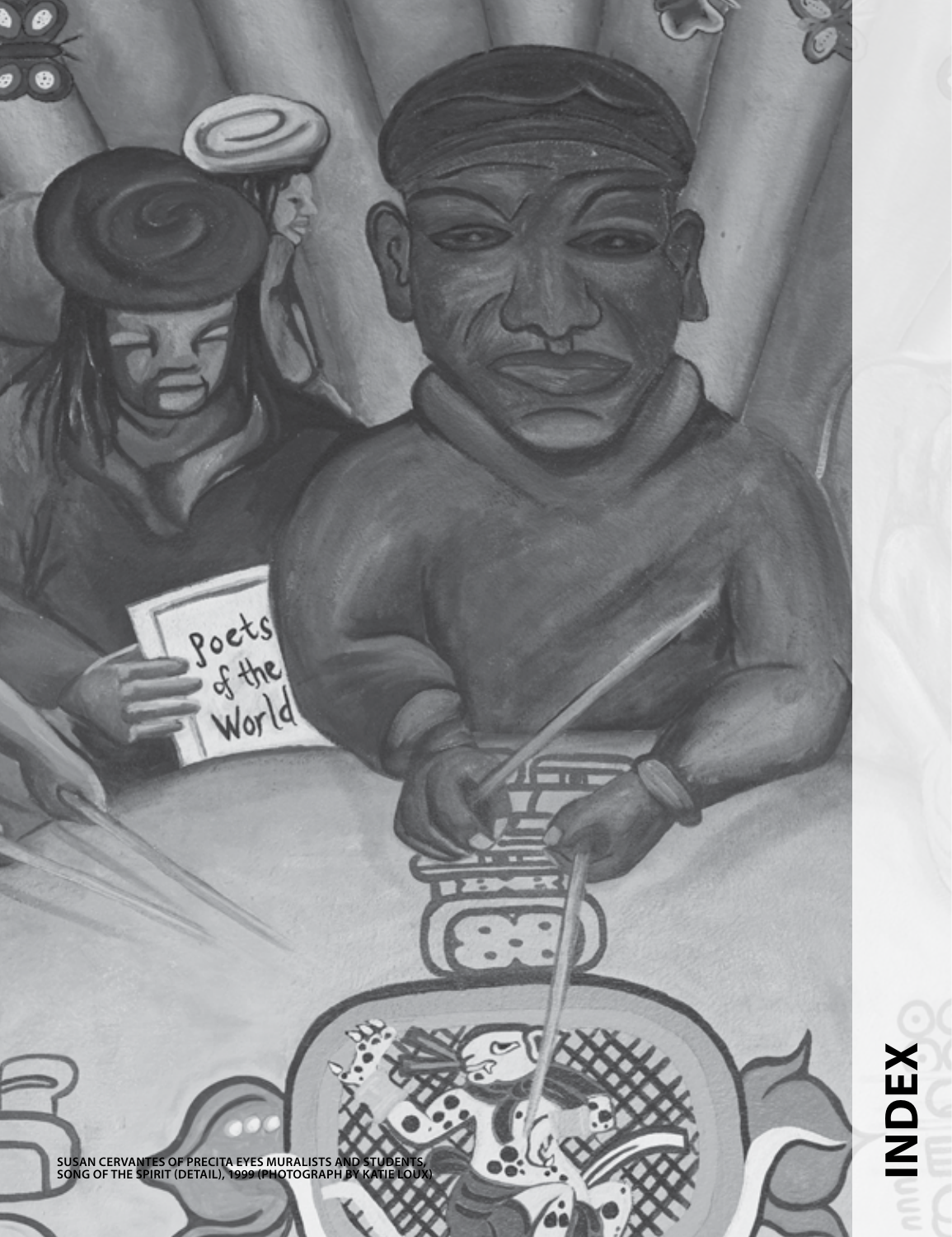# <span id="page-1-0"></span>**INDEX**

# **A**

| AAPS. See Counseling, New<br>Student                                                                        |
|-------------------------------------------------------------------------------------------------------------|
| <b>Academic Computing</b><br>and Resource Center36                                                          |
| Academic Counseling Services. 40                                                                            |
| Academic Freedom 476                                                                                        |
| Academic Policies and<br>Procedures 476                                                                     |
| Academic Probation and<br>Dismissal479                                                                      |
| Academic Record Symbols and<br>Standards476                                                                 |
| Academic Renewal/Exclusion . 481                                                                            |
| Academic Transcript of<br>Records 482                                                                       |
| ACBO. See Accounting                                                                                        |
| Acceptable Reasons for an<br>Excused Withdrawal 477                                                         |
| Accommodations for<br>Assessment Services  18                                                               |
| Accounting 139, 151                                                                                         |
| <b>ACCT.</b> See Accounting                                                                                 |
| Adding Classes, Changing<br>ang States of Terping<br>Sections, Dropping or<br>Withdrawing from Classes . 21 |
| Administration of City College.<br>See Faculty & Administration<br>of City College                          |
| Administration of Justice 75                                                                                |
| <b>Administration of Justice</b><br>and Fire Science69                                                      |
| Administration of Justice 69                                                                                |
| Fire Science Technology72                                                                                   |
| Administrative Support/Office<br>$Technology \ldots \ldots \ldots \ldots 141$                               |
| Admission as a Special Part Time<br>Student<br>. . 16<br>.                                                  |
| Admission as a Transfer<br>Student 56                                                                       |

| Admissions Policy<br>(Credit Classes) 16                                                       |
|------------------------------------------------------------------------------------------------|
| <b>Admissions Policy</b><br>(Noncredit Classes)22                                              |
| Admission to the College  16                                                                   |
| ADMJ. See Administration of<br>Justice and Fire Science:<br>Administration of Justice          |
| <b>Advanced Placement Test</b><br>Scores and CCSF Credit. 485                                  |
| Advanced Standing 20                                                                           |
| Advisories on Recommended<br>Preparation478                                                    |
| AFAM. See African American<br>Studies                                                          |
| African American Resource<br>Center's (AARC) 42                                                |
| African American Scholastic<br>Programs39                                                      |
| African American Studies80                                                                     |
| AHWC. See Unit Coordinator<br>and Medical Computing Skills                                     |
| AIRC. See Aircraft Maintenance<br>Technology                                                   |
|                                                                                                |
| Aircraft Maintenance<br>Technology85                                                           |
| Alice Statler Library 34<br>See also Libraries                                                 |
| Alumni Relations Program42                                                                     |
| AM C. See American Studies                                                                     |
| <b>American Institutions</b><br>erican Insurations<br>and United States History<br>Requirement |
| American Sign Language 88                                                                      |
| American Studies 89                                                                            |
| AMS. See American Studies                                                                      |
| AMSL. See American Sign<br>Language                                                            |
| ANTH. See Anthropology                                                                         |
| Anthropology 89                                                                                |
| <b>APPLICATION FOR</b><br>ADMISSION 17                                                         |
| APPR. See Apprenticeship                                                                       |
| Apprenticeship 90                                                                              |

## **B**

| <b>BCST.</b> See Broadcast<br>Electronic Media Arts     |
|---------------------------------------------------------|
| BIO. See Biology                                        |
| Biological Sciences 121                                 |
| $\text{Biology} \ldots \ldots \ldots \ldots \ldots 124$ |
| Biology Resource Center36                               |
| Biotechnology245                                        |
| Bookstores472                                           |
| BOSS. See Computer<br>Applications for Business         |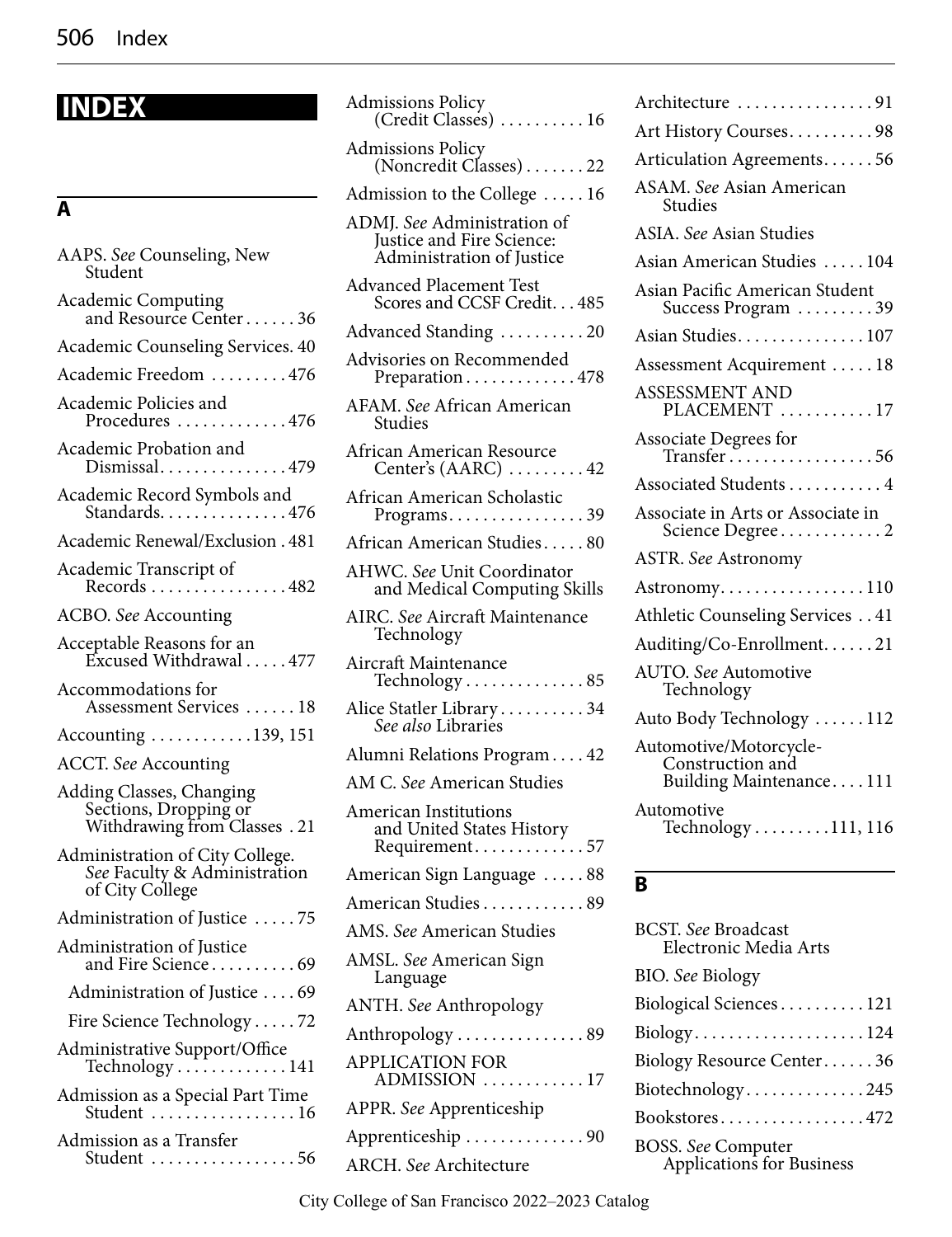<span id="page-2-0"></span>

| <b>Broadcast Electronic</b><br>Media Arts 129 |
|-----------------------------------------------|
| <b>BSEN.</b> See Business English             |
| <b>BSMA.</b> See Business Mathematics         |
| BTEC. See Biotechnology                       |
| Business English 154                          |
| Business Law154                               |
| Business Management.<br>See Management        |
| Business Mathematics 154                      |

# **C**

| CAD. See Computer Aided<br>Drafting (CAD)          |
|----------------------------------------------------|
| CAHS. See Culinary Arts and<br>Hospitality Studies |
| Calendar of Instruction 12                         |
| California Real Estate150                          |
| California State University 56                     |
| CalWORKs 31                                        |
| CalWORKS. See Financial<br><b>Aid Services</b>     |
| Campus Attire462                                   |
| Career Counseling Services 41                      |
| Career Development  165                            |
| Career Education Programs 24                       |
| Career Services 4                                  |
| Catalog Rights. 46                                 |
| CCSF Extension 24                                  |
| CDEV. See Child Development<br>and Family Studies  |
|                                                    |
| Certificate Curricula-<br>Noncredit 68             |
| Certificate Programs 53                            |
| Challenge of a Limitation on<br>Enrollment  479    |
| Changing Final Grades 482                          |
| CHEM. See Chemistry                                |
| Chemistry 165                                      |

| Child Care Services  42                                                                               |
|-------------------------------------------------------------------------------------------------------|
| Child Development and<br>Family Studies  167                                                          |
| CHIN. See Chinese                                                                                     |
| Chinatown-North Beach<br>Center library34                                                             |
| Chinese 181                                                                                           |
| C-ID Number 69                                                                                        |
| CINE. See Cinema                                                                                      |
|                                                                                                       |
| City College Student Police473                                                                        |
| City DREAM. 31                                                                                        |
| City Dream Success Program,<br>(Ocean Campus)  40                                                     |
| <b>CLAS.</b> See Classics                                                                             |
| Class Attendance 21                                                                                   |
| Claude and Louise Rosenberg<br>Library & Learning Resource<br>Center 34                               |
| CMST. See Communication<br>Studies                                                                    |
| <b>CNIT.</b> See Computer Networking<br>and Information Technology                                    |
| Code of Student Conduct468                                                                            |
| College Accreditation 2                                                                               |
| College Level Examination<br>Program (CLEP) Test<br>$\ldots \ldots 486$<br>$Scores.$                  |
| College Rules and<br>Regulations460                                                                   |
| Commencement Ceremony 54                                                                              |
| Commercial Law.<br>See Business Law                                                                   |
| Communication Lab 36                                                                                  |
| Communication Studies  191                                                                            |
| Community Workshops 24                                                                                |
| COMP. See Computer<br><b>Applications for Business</b>                                                |
| Completion Center  43                                                                                 |
| Compliance with College<br>Rules and Regulations and<br>Notices. $\ldots$ . $\ldots$ . $\ldots$ . 460 |
| Computer Aided<br>Drafting $(CAD)$ 248                                                                |

| <b>Computer Applications</b><br>$\ldots \ldots 154$<br>for Business                                               |
|-------------------------------------------------------------------------------------------------------------------|
| Computer Networking and<br>Information Technology. . 193                                                          |
| Computer Science 204                                                                                              |
| <b>Conditional Admission</b><br>Through the Intensive English                                                     |
| Construction118                                                                                                   |
| Counseling, New Student 212                                                                                       |
| Counseling Services 4, 37, 39                                                                                     |
| Course History 69                                                                                                 |
| <b>Course Identification</b>                                                                                      |
| Course Identifiers68                                                                                              |
| Course Information 68                                                                                             |
| Course Offering Frequency69                                                                                       |
| Course Prerequisites,<br>Corequisites, and<br>Advisories  478                                                     |
| Courses from City College of<br>San Francisco Acceptable<br>at All Campuses of the<br>University of California 59 |
| Credit for Prior Learning  483                                                                                    |
| Credit by Petition for Noncredit<br>$\text{Courses}\dots\dots\dots\dots\dots\dots\ 485$                           |
| Credits And Grades  476                                                                                           |
| Cross-Registration  16                                                                                            |
| CS. See Computer Science                                                                                          |
| CSST. See Culinary Arts and<br><b>Hospitality Studies</b>                                                         |
| CSU Only: U.S. History,<br>Constitution and American                                                              |
| Custodial 121                                                                                                     |
| CVT. See Echocardiography                                                                                         |

## **D**

| Dance397                |  |
|-------------------------|--|
| Dean's Honor List 485   |  |
| Definition of Terms 478 |  |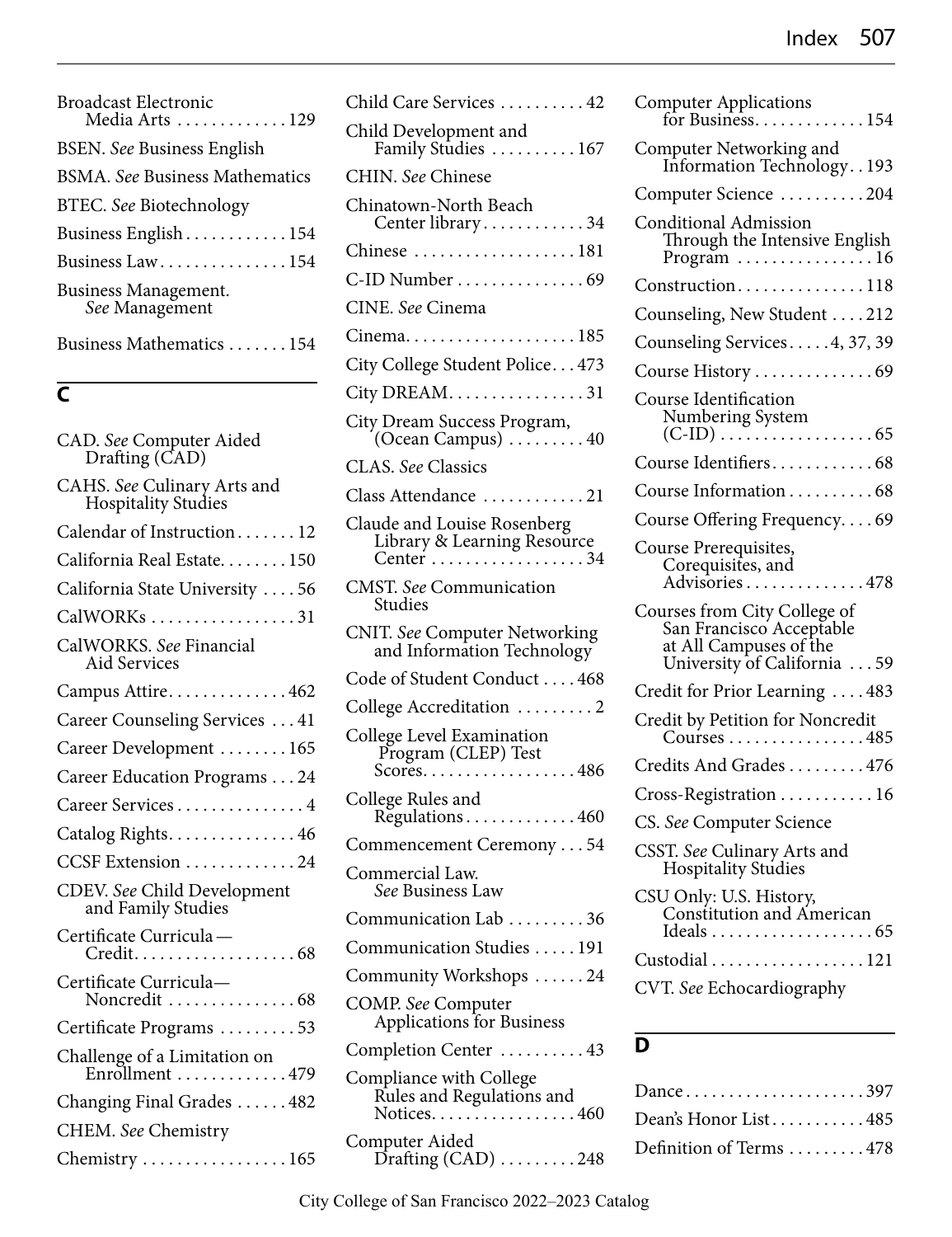### <span id="page-3-0"></span>508 Index

| Degree and Certificate                                                         |
|--------------------------------------------------------------------------------|
| Requirements 46                                                                |
| Degree Curricula 68                                                            |
| <b>DENT.</b> See Dental Assisting                                              |
| Dental Assisting 223                                                           |
| Description of General<br>Circumstances for Course<br>Repetition 480           |
| Design 332                                                                     |
| Diagnostic Medical<br>Imaging424                                               |
| Disabled Students Courses 226                                                  |
| Disabled Students<br>Programs and Services 41                                  |
| Discrimination Policy.<br>See Unlawful Discrimination<br>and Harassment Policy |
| Dismissal479                                                                   |
| DMI. See Diagnostic<br>Medical Imaging                                         |
| Downtown Center Library 34<br>See also Libraries                               |
| Drug Usage 463                                                                 |
| <b>DSGN.</b> See Design                                                        |
| <b>DSPS.</b> See Disabled Students<br>Courses                                  |

# **E**

| Earth Sciences228                                    |
|------------------------------------------------------|
| ECG Technician 304                                   |
| ECHO. See Echocardiography                           |
| Echocardiography 302                                 |
| <b>ECON.</b> See Economics                           |
| Economics234                                         |
| Effect of Course Repetition<br>on the Transcript 481 |
| ELEC. See Electronics                                |
| Electronics248                                       |
| EMAP. See Engineering and<br>Technology              |
| Emergency Medical<br>Technician304                   |

| EMT. See Emergency<br>Medical Technician                                                        |
|-------------------------------------------------------------------------------------------------|
| EMT-P. See Paramedic Program                                                                    |
| Energy 249                                                                                      |
| Engineering249                                                                                  |
| Engineering and<br>Technology 236                                                               |
| Engineering Technology 250                                                                      |
| ENGL. See English                                                                               |
| English as a Second<br>Language258                                                              |
| Academic 268                                                                                    |
| Bridge 268                                                                                      |
| Citizenship 269                                                                                 |
|                                                                                                 |
| Noncredit General270                                                                            |
| Vocational271                                                                                   |
| <b>ENGN.</b> See Engineering                                                                    |
| Enrollment Fee Refund<br>Policy19                                                               |
| Enrollment Fee Refund<br>Procedures  19                                                         |
| Enrollment Fees  18                                                                             |
| Enrollment Limitations 20                                                                       |
| Enrollment, Nonresident and<br><b>International Student</b><br>Tuition Fee Credit<br>Balances20 |
| <b>Enrollment Steps Exemption</b><br>$Policy \dots \dots$<br>. . 17                             |
| Entrepreneurship 144, 160                                                                       |
| Environmental Horticulture277                                                                   |
| Environmental Horticulture<br>and Floristry272                                                  |
| Environmental Monitoring &<br>Assessment Program251                                             |
| ERT. See Paramedic Program                                                                      |
| ESL. See English as a Second<br>Language                                                        |
| ESLA. See English as a Second<br>Language: Academic                                             |
| ESLB. See English as a Second<br>Language: Bridge                                               |

| ESLC. See English as a Second<br>Language: Citizenship                             |
|------------------------------------------------------------------------------------|
| ESLF. See English as a Second<br>Language: Focus                                   |
| ESLN. See English as a Second<br>Language: Noncredit General                       |
| <b>ESL Placement Test Retake</b><br>$Policy \ldots \ldots \ldots \ldots \ldots 18$ |
| ESLV. See English as a Second<br>Language: Vocational                              |
| ET. See Engineering Technology                                                     |
| Ethnic Studies and Social<br>Justice Studies25                                     |
| Evans Center Library34                                                             |
| <b>Extended Opportunity</b><br>Programs and Services                               |
| <b>Extensive Choice of</b><br>Disciplines and<br>Courses<br>. 2                    |

# **F**

| Faculty & Administration<br>of City College $\dots \dots \dots 487$                                     |
|---------------------------------------------------------------------------------------------------------|
| <b>Family Educational</b><br>Rights and Privacy Act<br>$(FERPA) \ldots \ldots \ldots \ldots \ldots 463$ |
| Family Resource Center  43                                                                              |
| Family Studies. See Child<br>Development and Family<br>Studies                                          |
| <b>Family Studies - CDEV</b><br>Department 25                                                           |
| FASH. See Fashion                                                                                       |
| Fashion.<br>. 281                                                                                       |
| FERPA. See Family<br><b>Educational Rights and</b><br>Privacy Act                                       |
| Field Trips 69                                                                                          |
| Filing of Students'<br>Addresses 20                                                                     |
| Film. See Cinema                                                                                        |
| FIN. See Finance                                                                                        |
| Finance145, 160                                                                                         |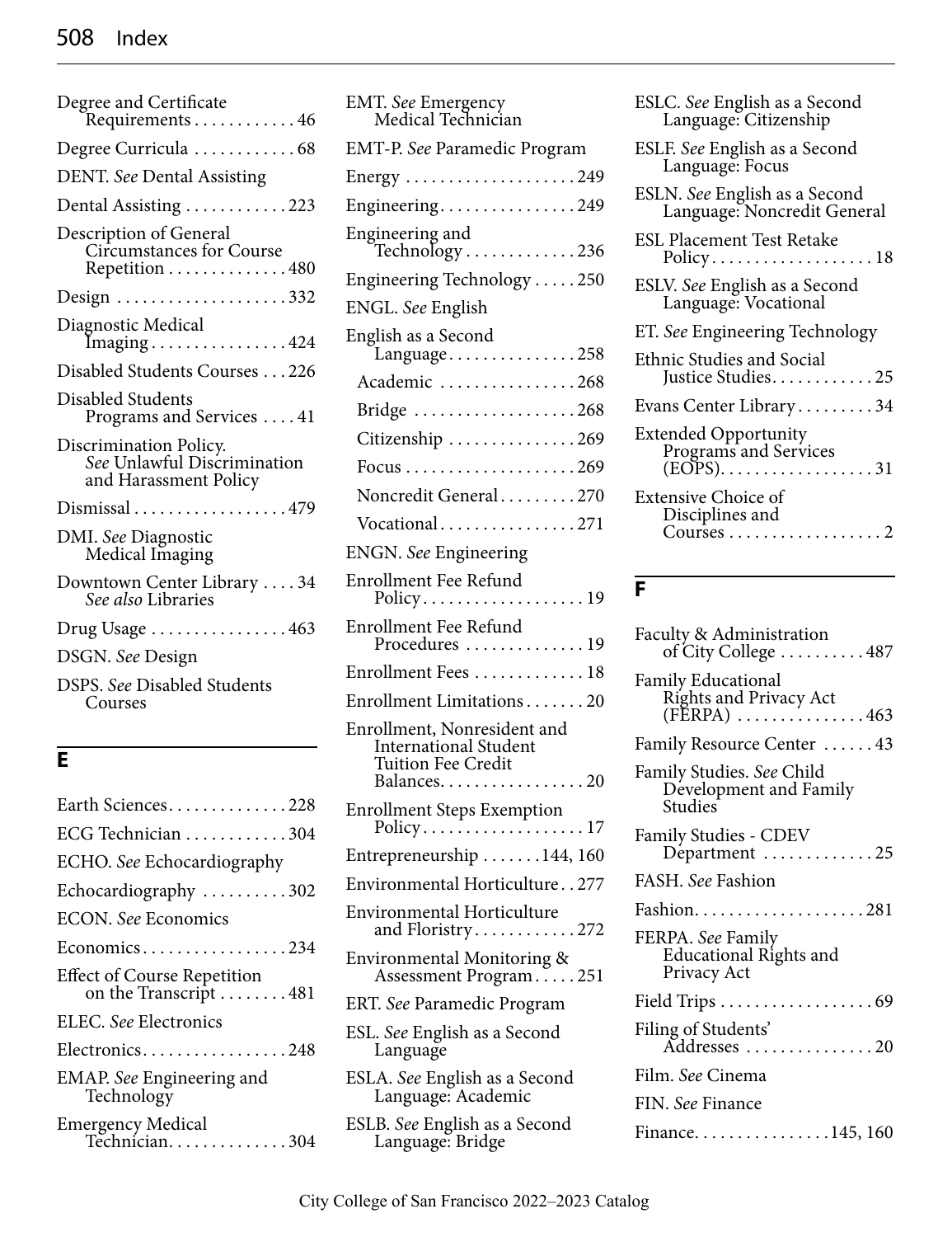<span id="page-4-0"></span>

| Financial Aid, CalWORKs, EOPS,<br>Guardian Scholars, HARTS,<br>and Scholarships 31 |
|------------------------------------------------------------------------------------|
| Financial Aid Institutional<br>Programs31                                          |
| Financial Aid Payment of<br>Nonresident Tuition and<br>Enrollment Fee Charges 31   |
| Financial Aid Services 30                                                          |
| College Policy on<br>Financial Aid 30                                              |
| Financial Aid Federal<br>Programs30                                                |
| <b>Financial Aid State</b><br>Programs30                                           |
| Fine Arts 100                                                                      |
| Fire Science 78                                                                    |
| Fire Science Technology.<br>See Administration of Justice<br>and Fire Science      |
| Fitness Center27                                                                   |
| Floristry280                                                                       |
| Foreign Languages.<br>See World Languages and<br>Cultures                          |
| Free City Program  18                                                              |
| FREN. See French                                                                   |
| French 288                                                                         |
| F SC. See Fire Science                                                             |

## **G**

| GEOG. See Geography                                          |
|--------------------------------------------------------------|
| Geography232                                                 |
| GEOL. See Geology                                            |
|                                                              |
| GERM. See German                                             |
| German 291                                                   |
| GLST. See Lesbian, Gay, Bisexual,<br>and Transgender Studies |
| GNBS. See General Business                                   |
| Grade Reporting480                                           |
| Grades and the Grade Point<br>Average 479                    |
| Grading 68                                                   |
| Graduation Requirements46                                    |
| <b>General Education</b><br>Requirements  48                 |
| Grade-Point Requirement 52                                   |
| Major Requirement 52                                         |
| Mathematics Requirement51                                    |
| Residence Requirement 52                                     |
| Unit Requirement 52                                          |
| Graduation with Honors 485                                   |
| Guardian Scholars 32                                         |
| GUID. See Counseling, New<br>Student                         |

### **H**

| Harassment Policy. See Unlawful<br>Discrimination and<br><b>Harassment Policy</b> |
|-----------------------------------------------------------------------------------|
| HCT. See Health Care Technology                                                   |
| Health Care<br>Technology291, 306                                                 |
| Health Education 309                                                              |
| Health Fee 19                                                                     |
| <b>Health Information</b><br>Technology306                                        |
| High School Diploma<br>Program 442                                                |
| High School Program<br>(Noncredit) Eligibility. 22)                               |

### HIST. *See* History

| $History \dots \dots \dots \dots \dots \dots \dots 319$        |
|----------------------------------------------------------------|
| HIT. See Health Information<br>Technology                      |
| HLTH. See Health Education                                     |
| Homeless At-Risk Transitional<br>Students Program<br>(HARTS)32 |
| Honors Program25                                               |
| How to Register Online21                                       |
| HUM. See Humanities                                            |
| Humanities 322                                                 |

## **I**

| IDST. See Interdisciplinary Studies                                                       |
|-------------------------------------------------------------------------------------------|
| IGETC 323<br>See also Transfer Information                                                |
| IGETC for STEM 64                                                                         |
| Incomplete "I/" 477                                                                       |
| Information Technology.<br>See Computer Networking<br>and Information Technology          |
| Instructional Areas2                                                                      |
| <b>Instrumental and Vocal</b><br>$Training \ldots \ldots \ldots \ldots \ldots \ldots 370$ |
| <b>INTD.</b> See Architecture                                                             |
| Intensive English Program for<br>International Students26                                 |
| Inter-Club Council (ICC)  4                                                               |
| Intercollegiate Athletics27                                                               |
| Intercollegiate Speech and<br>Debate 27                                                   |
| Interdisciplinary<br>Studies 26, 323, 329                                                 |
| <b>International Baccalaureate</b><br>(IB) Test Scores 486                                |
| International Business 161                                                                |
| International Students 16                                                                 |
| <b>INTR.</b> See International Business                                                   |
| ITAL. See Italian                                                                         |
|                                                                                           |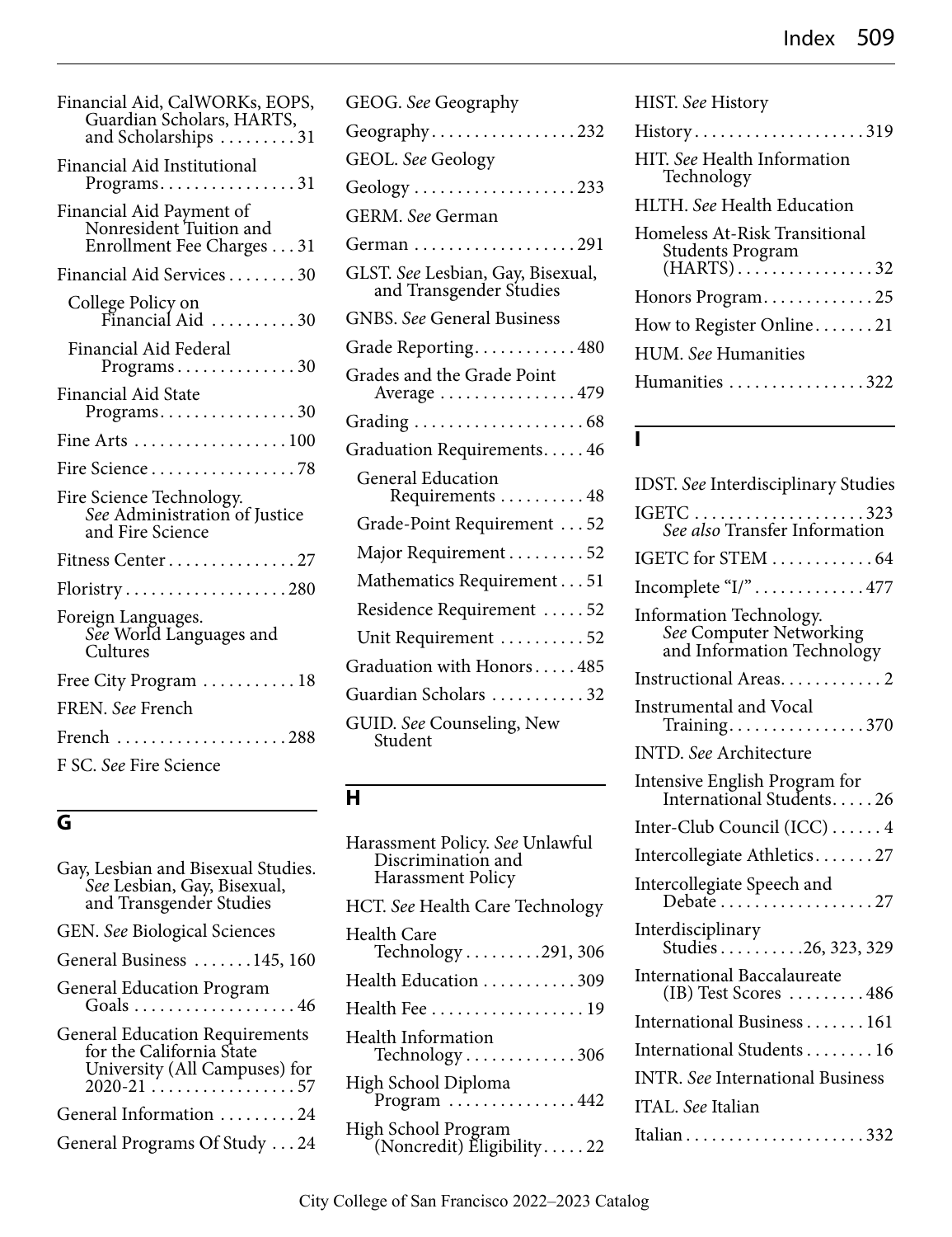| John Adams Library34<br>See also Libraries |
|--------------------------------------------|
| Josephine Cole Library.<br>See Libraries   |
| JOUR. See Journalism                       |
| $Journalign$ 337                           |
|                                            |

#### **L**

<span id="page-5-0"></span>**J**

| Labor and Community<br>Studies26                                    |
|---------------------------------------------------------------------|
| LACR. See Labor and Community<br>Studies                            |
| Lactation Center 43                                                 |
| LAIR. See Labor and Community<br><b>Studies</b>                     |
| LALS. See Latin American and<br>Latino/a Studies                    |
| Latin American and<br>Latino/a Studies 344                          |
| Latino Services Network                                             |
| LBCS. See Labor and<br><b>Community Studies</b>                     |
| Learning Assistance 347                                             |
| Learning Assistance Center  4                                       |
| Learning Resources 34                                               |
| Learning Resources and Student<br>Services 34                       |
| Legal Studies. See Paralegal/Legal<br>Studies                       |
| LERN. See Learning Assistance                                       |
| Lesbian, Gay, Bisexual, and<br>Transgender Studies26, 348           |
| Liberal Arts and Sciences  354                                      |
| LIBR. See Library Information<br>Technology                         |
| Libraries34                                                         |
| Library Information Skills. 363                                     |
| Library Information<br>$Technology \ldots \ldots \ldots \ldots 361$ |

Library Locations . . . . . . . . . . . . [34](#page-1-0) Licensed Vocational Nursing. *See* Nursing, Licensed Vocational Life Science. *See* Biological Sciences LIS. *See* Library Information Skills Lost and Found Articles . . . . . . [27](#page-4-0)

#### **M**

| MABS. See Computer<br>Applications for Business      |
|------------------------------------------------------|
| Maker Studies 363                                    |
| MAKR. See Maker Studies                              |
| Management 147, 161                                  |
| Marketing 149, 162                                   |
| MATH. See Mathematics                                |
| Mathematics 365                                      |
|                                                      |
| MED. See Medical Assisting                           |
| Media Center 34                                      |
| Medical Assisting 308                                |
| Medical Assisting<br>Program 298                     |
| MEETING WITH A<br>COUNSELOR 17                       |
| Method of Delivery 68                                |
| Metro Transfer Academies  43                         |
| Military Science 368                                 |
| Military Withdrawal 477                              |
| Mission Center Library 34                            |
| Motorcycle<br>Technology113, 118                     |
| MRKT. See Marketing                                  |
| Multiple Majors/Multiple<br>$Degrees$<br>$\ldots 53$ |
| MUS. See Music                                       |
|                                                      |
| Music Surveys372                                     |
| Music Theory 369                                     |
|                                                      |

#### **N**

| New Student Counseling.<br>See Counseling, New Student                              |
|-------------------------------------------------------------------------------------|
| Noncredit Courses, How to<br>$Enroll. \ldots \ldots \ldots \ldots \ldots \ldots 22$ |
| Noncredit Grading478                                                                |
| Noncredit Programs, Services,<br>and Resources. 26                                  |
| Nonresident Tuition Fee<br>Refund Policy19                                          |
| Nonresident Tuition<br>Fee Refund Procedure19                                       |
| NURS. See Nursing, Registered                                                       |
| Nursing, Licensed<br>Vocational379                                                  |
| Nursing, Registered 374                                                             |
| Nursing Skills Laboratory  36                                                       |

## **O**

| <b>OCAN</b> . See Oceanography                                        |
|-----------------------------------------------------------------------|
| Ocean Campus Boundaries 27                                            |
| Oceanography234                                                       |
| Office of International<br>Programs partnership with<br>Counseling 40 |
| O H. See Environmental<br>Horticulture                                |
| OLAD. See Older Adults                                                |
| Older Adults 382                                                      |
| Health 382                                                            |
| Music and Theater 382                                                 |
| The Arts. $\dots \dots \dots \dots \dots \dots 382$                   |
| Writing and Literature 382                                            |
| Older Adults Classes26                                                |
| Online Learning 27                                                    |
| Online Registration 21                                                |
| Open Enrollment Policy 16                                             |
| Organizational Development 24                                         |
| ORIENTATION 17                                                        |
| Orientation Classes  43                                               |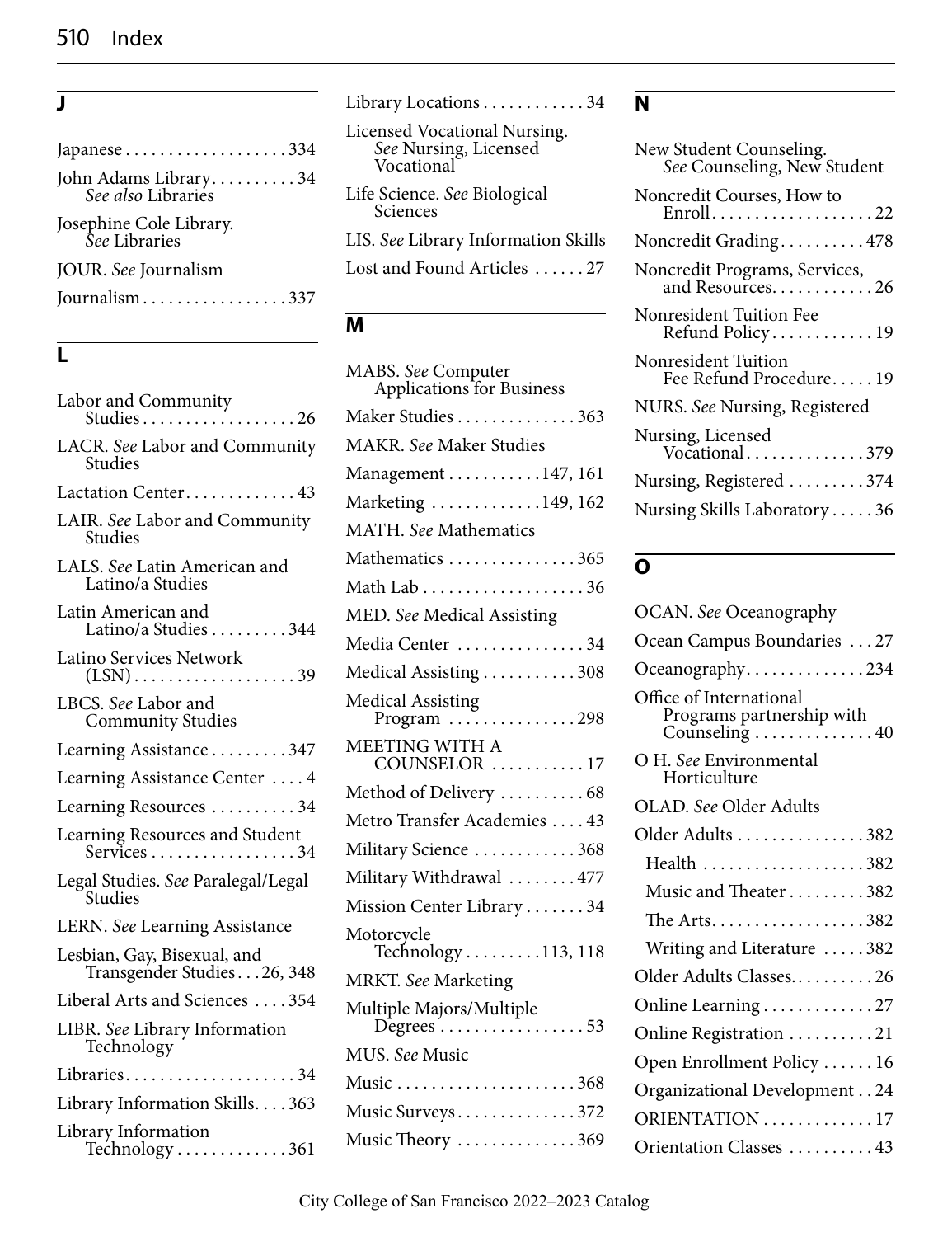#### <span id="page-6-0"></span>**P**

| Paralegal/Legal Studies 149, 163                                                  |
|-----------------------------------------------------------------------------------|
| Paramedic Program 305                                                             |
| Parenting 180                                                                     |
| Parking. See Student Parking                                                      |
| Pass (P)/No Pass (NP)<br>Courses 476                                              |
| Payment Methods and<br>Policies. 19                                               |
| P E. See Physical Education<br>and Dance                                          |
| Performance Courses372                                                            |
| Performing Arts 27                                                                |
| Petitioning for Certificate<br>$Programs. 54$                                     |
| Petitioning for the Associate<br>Degree 53<br>See also Graduation<br>Requirements |
| Petitions for Waiving College<br>Regulations 463                                  |
| Pharmacy Technician 309                                                           |
|                                                                                   |
| PHIL. See Philosophy                                                              |
| Philippine Studies. 382                                                           |
| Philippine Studies (PHST) 26                                                      |
| Philosophy386                                                                     |
| PHOT. See Photography                                                             |
|                                                                                   |
| Photography 387<br>PHST. See Philippine Studies                                   |
| PHTC. See Pharmacy Technician                                                     |
| PHYC. See Physics                                                                 |
| Physical Education and<br>Dance396                                                |
| Physical Science 234                                                              |
|                                                                                   |
| PIL. See Pilipino                                                                 |
| PLS. See Paralegal/Legal Studies                                                  |
| Political Science 420                                                             |
| POLS. See Political Science                                                       |

| Prerequisites Challenge479                        |
|---------------------------------------------------|
| Prerequisites, Corequisites, and<br>Advisories 68 |
| Privacy of Student Records463                     |
| Probation479                                      |
| Programs and Courses68                            |
| Programs for High School<br>Students24            |
| Project SURVIVE43                                 |
| P SC. See Earth Sciences                          |
| PSYC. See Psychology                              |
| $Psychology.$ 421                                 |
| Public Safety 424                                 |
| Puente Program  43                                |
|                                                   |

### **Q**

Quarter Units. *See* Semester and Quarter Units Queer Resource Center....... [43](#page-10-0)

### **R**

| Radiologic Sciences 424                                                                                                                                                     |
|-----------------------------------------------------------------------------------------------------------------------------------------------------------------------------|
| RADL. See Radiologic Sciences                                                                                                                                               |
| RE. See Real Estate                                                                                                                                                         |
| Readmission to the College16                                                                                                                                                |
| Real Estate 163                                                                                                                                                             |
| Reduced Fees Under<br>AB540 19                                                                                                                                              |
| Registered Nursing. See Nursing,<br>Registered                                                                                                                              |
| REGISTRATION 17                                                                                                                                                             |
| <b>Regulations Governing</b><br>Solicitation at City College<br>of San Francisco-Ocean<br>Campus 467                                                                        |
| <b>Regulations Governing Student</b><br>and Other Organizations or<br>Persons Desiring to Conduct<br>Noninstructional Activities<br>on Campus $\dots \dots \dots \dots 464$ |
| Reimbursement for EW477                                                                                                                                                     |

| <b>Remedial Coursework</b><br>Limitation 478                                              |
|-------------------------------------------------------------------------------------------|
| Repeatability 68                                                                          |
| Repetition of a course is<br>allowed under the<br>following general<br>circumstances. 480 |
| Repetition of Credit Courses . 480                                                        |
| Report Delayed477                                                                         |
| Residency Adjustments 20                                                                  |
| Residency Appeals 20                                                                      |
| Residency Requirements20                                                                  |
| Return to Title IV Funds31                                                                |
| R F. See Floristry                                                                        |
| Rosenberg Library. See Libraries                                                          |
| RUSS. See Russian                                                                         |
| Russian427                                                                                |
|                                                                                           |

## **S**

| San Francisco Community<br>College District Police<br>Department 473                                         |
|--------------------------------------------------------------------------------------------------------------|
| Satisfactory Academic<br>Progress31                                                                          |
| Schedule of Classes 69                                                                                       |
| Scholarship Office32                                                                                         |
| Semester and Quarter<br>Units 476                                                                            |
| Small Business. 151, 164                                                                                     |
| SMBS. See Small Business                                                                                     |
| SMBU. See Small Business                                                                                     |
| Smoking Policy473                                                                                            |
| SOC. See Sociology                                                                                           |
| Sociology428                                                                                                 |
| Solicitation. See Regulations<br>Governing Solicitation at City<br>College of San Francisco-<br>Ocean Campus |
| SPAN. See Spanish                                                                                            |
| Specific Programs Of Study  24                                                                               |
| Steps to Become a CCSF Student<br>in Credit Classes  17                                                      |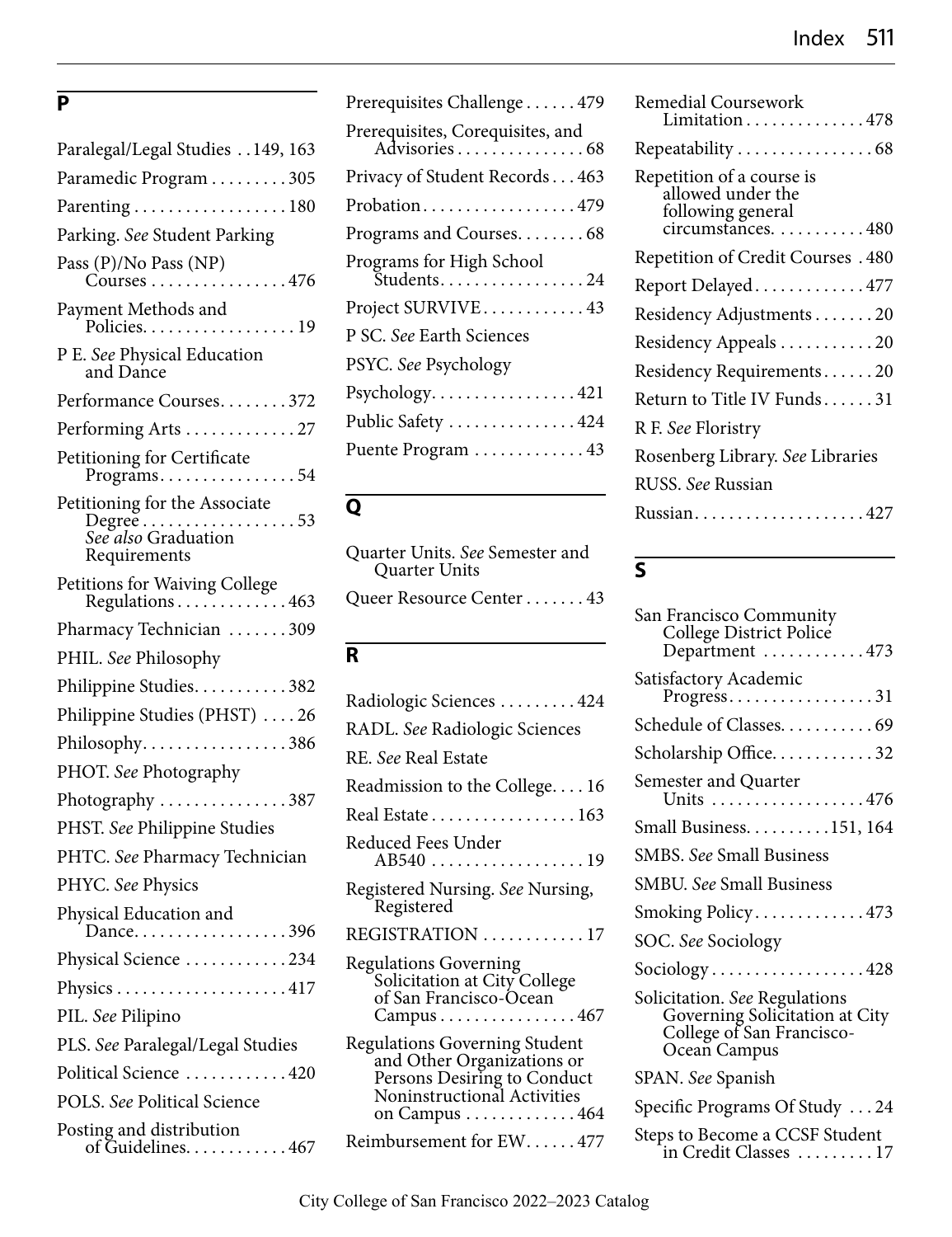### <span id="page-7-0"></span>512 Index

| Student Activities Office -<br>Student Union  4                                                                                                |
|------------------------------------------------------------------------------------------------------------------------------------------------|
| Student Activity Fee Refund                                                                                                                    |
| Student Affairs 3                                                                                                                              |
| Student Classification 20                                                                                                                      |
| Student Complaints  471                                                                                                                        |
| <b>Student Conduct and</b><br>Discipline 468                                                                                                   |
| Student Email 21                                                                                                                               |
| Student Equity and Achievement<br>Program (SEA)16                                                                                              |
| Student Financial<br>Resources 30                                                                                                              |
| Student Governance: Policies,<br>Regulations, and Procedures<br>Governing Students, Student<br>Organizations, and the Use of<br>Facilities 464 |
| Student Grade and File<br>Review471                                                                                                            |
| Student Health Services 41                                                                                                                     |
| Student Housing27                                                                                                                              |
| Student Identification 473                                                                                                                     |
| Student Lockers  473                                                                                                                           |
| Student Parking 473                                                                                                                            |
| Student Police. See City College<br><b>Student Police</b>                                                                                      |
| Student Services 37                                                                                                                            |
| Student's Responsibility for<br>Satisfying Academic<br>Requirements 485                                                                        |
| <b>Students Supporting Students</b><br>$(S \text{ Cube or } S3)$ 43                                                                            |
| <b>Student Success and Support</b><br>Program (SSSP) for<br>StudentsEnrolling in<br>Noncredit Classes 22                                       |
| Students with Disabilities  462                                                                                                                |
| Student Tutoring and<br>Resource Center (STAR<br>$CENTER$ ) 34                                                                                 |
| <b>SUPV.</b> See Management                                                                                                                    |
| Symphony Forum28                                                                                                                               |

# **T**

| Teacher Prep Center 42                                                                                  |
|---------------------------------------------------------------------------------------------------------|
| Test Data Form 17                                                                                       |
| TH A. See Theatre Arts                                                                                  |
| The DSPS Accessible Computer                                                                            |
| The LINK Center  43                                                                                     |
| TICU. See Custodial                                                                                     |
| Time Conflict/Overlapping<br>$\overline{.21}$<br>Courses                                                |
| Transcript. See Academic<br>Transcript of Records                                                       |
| Transferability69                                                                                       |
| Transfer Center42                                                                                       |
| Transfer Information 56                                                                                 |
| Intersegmental General<br>Education Transfer<br>Curriculum (IGETC)62                                    |
| University Of California59                                                                              |
| Transfer of Coursework to<br>City College 482                                                           |
| Transfer of Credit to the<br>California State University<br>(All Campuses). 56                          |
| Transfer of Grade Points to City<br>College. 482                                                        |
| Transfer Program 24                                                                                     |
| Transfer to Universities and<br>Colleges<br>$\ldots$ 4                                                  |
| Transitional Studies 26, 36, 441                                                                        |
| TRST. See Transitional Studies                                                                          |
| TULAY (BRIDGE) Filipino-<br>American Student Success<br>Program $\ldots \ldots \ldots \ldots \ldots$ 39 |
| Tutorial and Academic Support                                                                           |
|                                                                                                         |

## **U**

| UMOJA $\ldots \ldots \ldots \ldots \ldots \ldots 39$ |  |
|------------------------------------------------------|--|
| Unit of Credit 476                                   |  |
|                                                      |  |

Unlawful Discrimination and Harassment Policy. . . . . . . [460](#page-1-0)

#### **V**

| VASA/Oceania Student Success<br>Program $\ldots \ldots \ldots \ldots 40$ |
|--------------------------------------------------------------------------|
| Veterans Services  43                                                    |
| Visitors on Campus 473                                                   |
| Visual Media Design 445                                                  |
| VMD. See Visual Media Design                                             |
| VOCN. See Nursing, Licensed<br>Vocational                                |

### **W**

| WELD. See Welding                                                                 |
|-----------------------------------------------------------------------------------|
| Welding 252                                                                       |
| WGST. See Women's and Gender<br>Studies                                           |
| Withdrawal 478                                                                    |
| Withholding of Services to<br>Students in Default on Loans<br>or Owing Refunds 31 |
| WKEX. See Work Experience                                                         |
| Women's and Gender<br>Studies27, 452                                              |
| Women's Resource Center 44                                                        |
| <b>WOMN.</b> See WGST                                                             |
| WOPR. See Computer<br>Applications for Business                                   |
| Work Experience 165, 458                                                          |
| Work Study. See Financial Aid<br>Services                                         |
| WORL. See World Languages<br>and Cultures                                         |
| World Languages and<br>Cultures458                                                |
|                                                                                   |